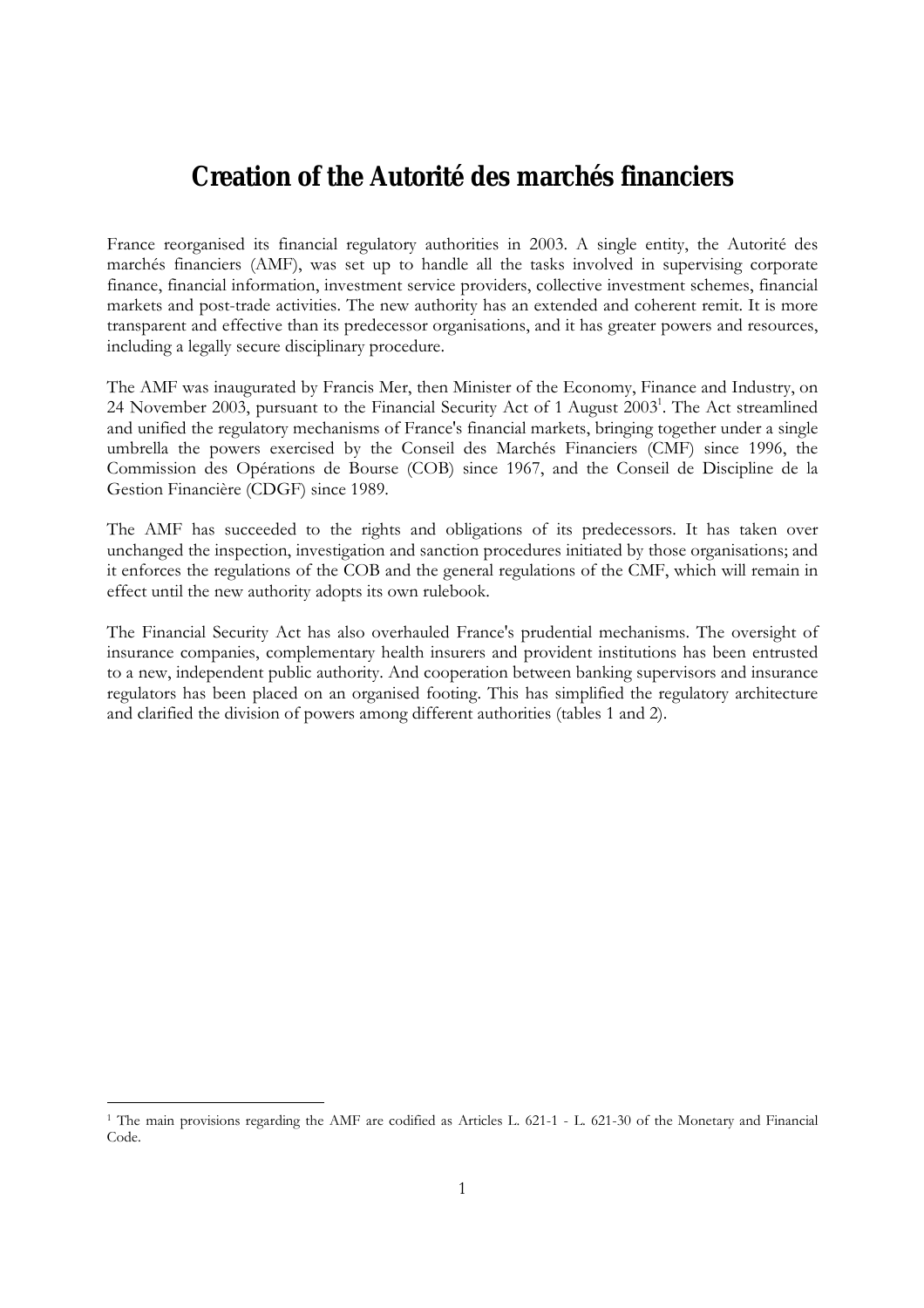|                                            | Comp.<br>health<br>insurers | <b>Insurers</b>     | <b>Credit</b><br>institutions | <b>Investment</b><br>services |            | <b>Market</b><br>under-<br>takings | Asset<br>manage<br>-ment |
|--------------------------------------------|-----------------------------|---------------------|-------------------------------|-------------------------------|------------|------------------------------------|--------------------------|
| <b>Regulation</b>                          | Welfare<br>Ministry         | Finance<br>Ministry | <b>CRBF</b>                   | $COB + CMF$                   |            | COB                                |                          |
| <b>Consultative</b><br>powers              | CSM                         | <b>CNA</b>          | <b>CNCT</b>                   |                               |            |                                    |                          |
| <b>Conduct of</b><br><b>business rules</b> | <b>CCMIP</b>                | <b>CCA</b>          | CB                            |                               | <b>CMF</b> |                                    | COB/C<br>$\rm DGF$       |
| <b>Prudential</b><br>supervision           |                             |                     |                               |                               |            |                                    |                          |
| <b>Licensing</b>                           | Welfare<br>Ministry         | Finance<br>Ministry | <b>CECEI</b>                  | CECEI/<br><b>CMF</b>          |            | <b>CECEI</b>                       | COB                      |

#### **Table 1: Situation prior to the Financial Security Act of 1 August 2003**

Source: Ministry of the Economy, Finance and Industry

CB: Commission bancaire; CCA: Commission de contrôle des assurances; CCGF: Comité consultatif de la gestion financière; CCMIP: Commission de contrôle des mutuelles et institutions de prévoyance; CDGF: Conseil de discipline de la gestion financière; CECEI: Comité des établissements de crédit et des entreprises d'investissement; CMF: Conseil des marchés financiers; CNA: Conseil national des assurances; CNCT: Conseil national du crédit et du titre; COB: Commission des opérations de bourse; CRBF: Comité de la réglementation bancaire et financière; CSM: Conseil supérieur de la mutualité.

#### **Table 2: Situation after the Financial Security Act of 1 August 2003**

|                                     | Comp.<br>health<br>insurers | <b>Insurers</b> | <b>Credit</b><br>institutions | <b>Investment</b><br>services | <b>Market</b><br>under-<br>takings | Asset<br>manage<br>-ment |
|-------------------------------------|-----------------------------|-----------------|-------------------------------|-------------------------------|------------------------------------|--------------------------|
| <b>Regulation</b>                   | Welfare<br>Ministry         |                 | Finance Ministry              |                               |                                    |                          |
| <b>Consultative</b><br>powers       | CSM                         |                 | <b>CCLRF / CCSF</b>           |                               | AMF                                |                          |
| <b>Conduct of</b><br>business rules |                             | <b>CCAMIP</b>   | CB                            |                               |                                    |                          |
| <b>Prudential</b><br>supervision    |                             |                 |                               |                               |                                    |                          |
| <b>Licensing</b>                    | Welfare<br>Ministry         | <b>CEA</b>      |                               | <b>CECEI</b>                  |                                    |                          |

Source: Ministry of the Economy, Finance and Industry

AMF: Autorité des marchés financiers; CCAMIP: Commission de contrôle des assurances, des mutuelles et institutions de prévoyance; CCLRF: Comité consultatif de la législation et de la réglementation financières; CCSF: Comité consultatif du secteur financier; CEA: Comité des entreprises d'assurance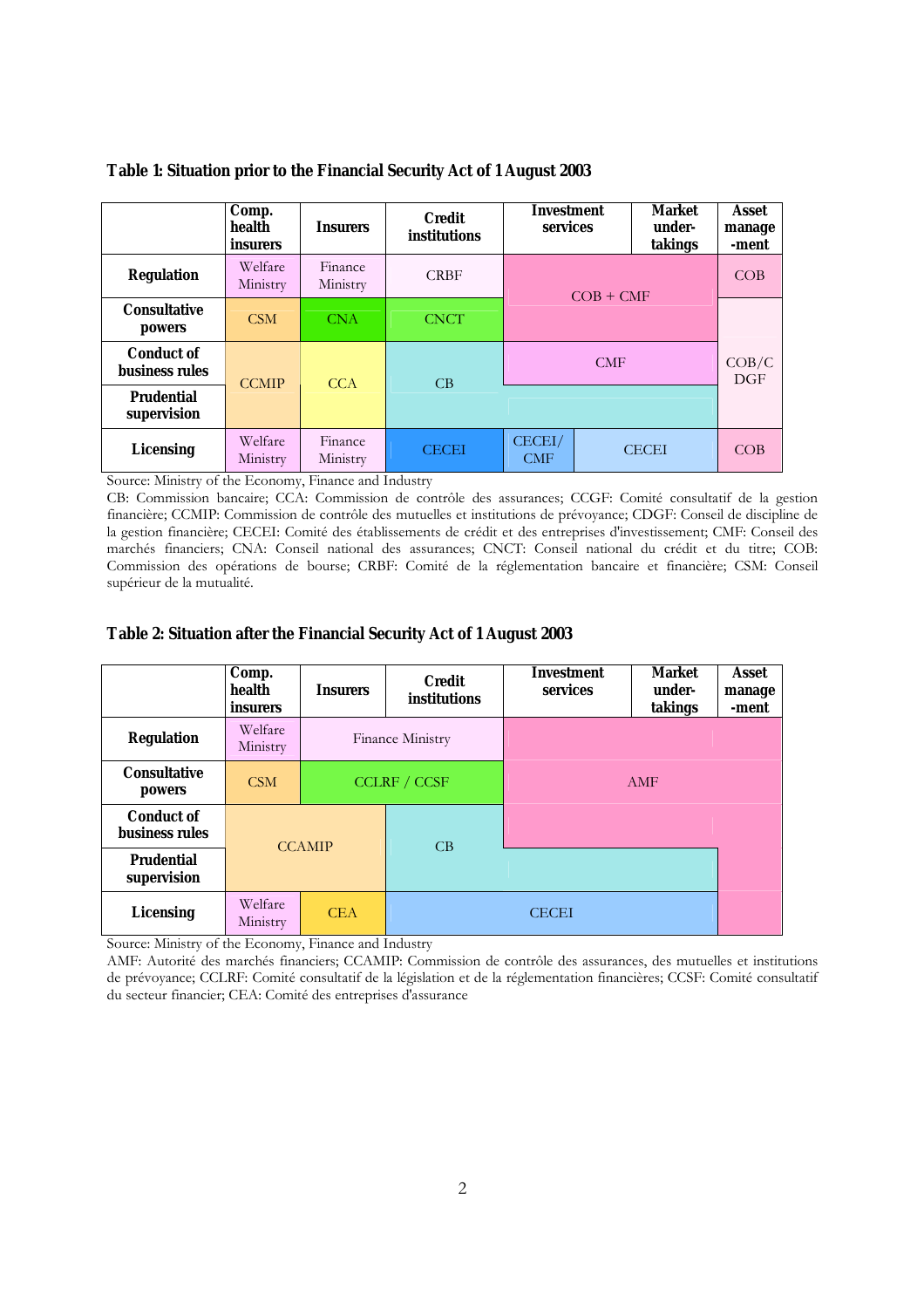#### **1 – An independent public authority**

As a public authority, and in accordance with its State-mandated mission, the AMF has considerable financial and operational autonomy, which has been stipulated in and confirmed by decree<sup>2</sup>.

The AMF's public status is evidenced most notably in the method of appointment of its members, all of whom are nominated by public authorities. Its chairman is appointed by the President of the Republic. The vice-president of the Conseil d'État, the first president of the Court of Cassation and the first president of the Cour des Comptes each appoint one magistrate to the Board. The governor of the Banque de France chooses a representative, and the chairmen of the three constitutional assemblies each appoint a member. The other Board members are appointed by the finance minister, after consultation with representative professional organisations. The chairman of the Conseil National de la Comptabilité, who himself is appointed by the finance minister, is an ex officio member.

The independence of AMF members is guaranteed by several factors, including the multiplicity of the appointing authorities, terms of office restricted to five years and renewable only in certain circumstances, and strict rules on ethical behaviour and the prevention and management of conflicts of interest, set forth in Title I of the general regulations<sup>3</sup>.

The AMF is an original legal entity insofar as its revenues are based on investment services and the business of investment service providers, which make it financially independent. Those resources are managed by a chief executive appointed by the Chairman with the assent of the Board and the approval of the finance minister. The Board also decides the AMF's budget, sets its internal regulations and drafts the ethical rules applicable to its staff.

The AMF has considerable latitude in terms of management. Exempt from expenditure oversight, it can employ persons from the private and public sectors and is not subject to the Government Procurement Code.

#### **2 – Two multidisciplinary bodies with collective responsibility**

The AMF is empowered to take general and individual decisions, to carry out inspections and to issue sanctions. It is composed of two collegiate bodies, each with entirely separate members: a sixteen-person Board and a twelve-person Disciplinary Commission. This arrangement establishes an institutional basis for the segregation of the prosecutorial and disciplinary functions, pursuant to Article 6ß1 of the European Convention for the Protection of Human Rights.

With a staff combining national legal officers, representatives of the public authorities, persons chosen for the expertise and industry professionals, the AMF boasts a remarkably extensive and diversified set of skills. Except for the ex officio members, namely the representative of Banque de France and the chairman of the CNC, the members of the Board and the Disciplinary Commission

<sup>&</sup>lt;sup>2</sup> Decree 2003-1109 of 21 November 2003 on the Autorité des marchés financiers (OI, 23 November 2003, page 19904) and Decree 2003-1290 of 26 December 2003 on the amounts and rates of the taxes received by the Autorité des marchés financiers (OJ, 30 December 2003, page 22417).

<sup>&</sup>lt;sup>3</sup> Approved by decree by the finance minister on 23 February 2004 (OJ, 10 March 2004).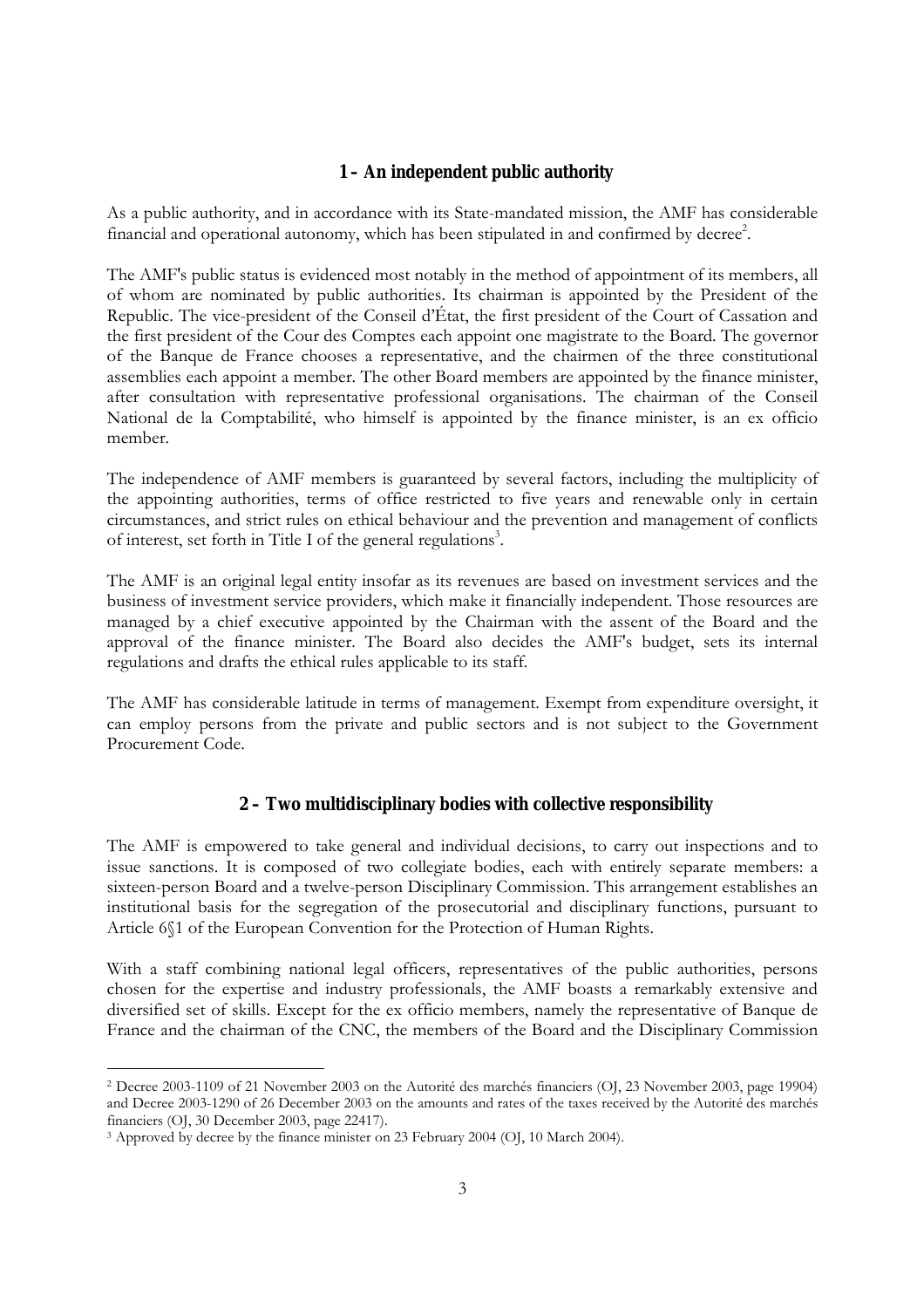are appointed for a five-year term. One-half of the membership of each body is renewed every thirty months. Members' terms of office can be renewed only once.

The Financial Security Act has also increased the presence of the State, represented by a government commissioner. The commissioner, who is not entitled to vote, sits on all committees and specialised commissions, except where sanctions are being decided, and is entitled - save in the case of sanctions - to order a second round of discussions. Furthermore, in compliance with the constitutional principles governing the exercise of regulatory powers, the finance minister approves the AMF's general regulations (table 3).

**Table 3** 

| <b>Members of the Board4</b>                                                                     | <b>Members of the Disciplinary Commission<sup>5</sup></b>                                                                                                            |  |  |  |
|--------------------------------------------------------------------------------------------------|----------------------------------------------------------------------------------------------------------------------------------------------------------------------|--|--|--|
| Michel Prada, Chairman,<br>appointed by decree by the President of France on<br>21 November 2003 | Jacques Ribs, appointed by the vice-president of the<br>Conseil d'État<br>Chairman-elect of the Commission and Section 16                                            |  |  |  |
| Jacques Delmas-Marsalet, appointed by the vice-<br>president of the Conseil d'État               | Jacques Bonnot, appointed by the vice-president of<br>the Conseil d'État                                                                                             |  |  |  |
| Claire Favre, appointed by the chief justice of the<br>Court of Cassation                        | Claude Nocquet-Borel, appointed by the chief justice<br>of the Court of cassation,<br>Chairman-elect of Section 27                                                   |  |  |  |
| Philippe Adhémar, appointed by the auditor general<br>of the Cour des Comptes                    | Marielle Cohen-Branche, appointed by the chief<br>justice of the Court of Cassation                                                                                  |  |  |  |
| Jean-Paul Redouin, appointed by the governor of<br>the Banque de France                          | Yves Brissy, appointed by the finance minister                                                                                                                       |  |  |  |
| Antoine Bracchi, chairman of the Conseil National<br>de la Comptabilité                          | Alain Ferri, appointed by the finance minister                                                                                                                       |  |  |  |
| Dedons, appointed by<br>Jean de Demandolx<br>president of the Senate                             | Jean-Pierre Hellebuyck, appointed by the finance<br>minister                                                                                                         |  |  |  |
| Jean-Michel Naulot, appointed by the president of<br>the National Assembly                       | Pierre Lasserre, appointed by the finance minister<br>Jean-Pierre Morin, appointed by the finance minister                                                           |  |  |  |
| Bernard Esambert, appointed by the president of<br>the Conseil Économique et Social              | Thierry Coste, appointed by the finance minister<br>Joseph Thouvenel, appointed by the finance minister<br>Jean-Jacques Surzur, appointed by the finance<br>minister |  |  |  |
| Monique Bourven, appointed by the finance<br>minister                                            |                                                                                                                                                                      |  |  |  |
| Bernard Field, appointed by the finance minister<br>Antoine Giscard d'Estaing, appointed by the  |                                                                                                                                                                      |  |  |  |

<sup>4</sup> OJ, 23 November 2003 page 19949.

<sup>5</sup> OJ, 23 November 2003 page 19949.

<sup>6</sup> OJ, 18 December 2003, page 21615.

<sup>7</sup> OJ, 18 December 2003, page 21615.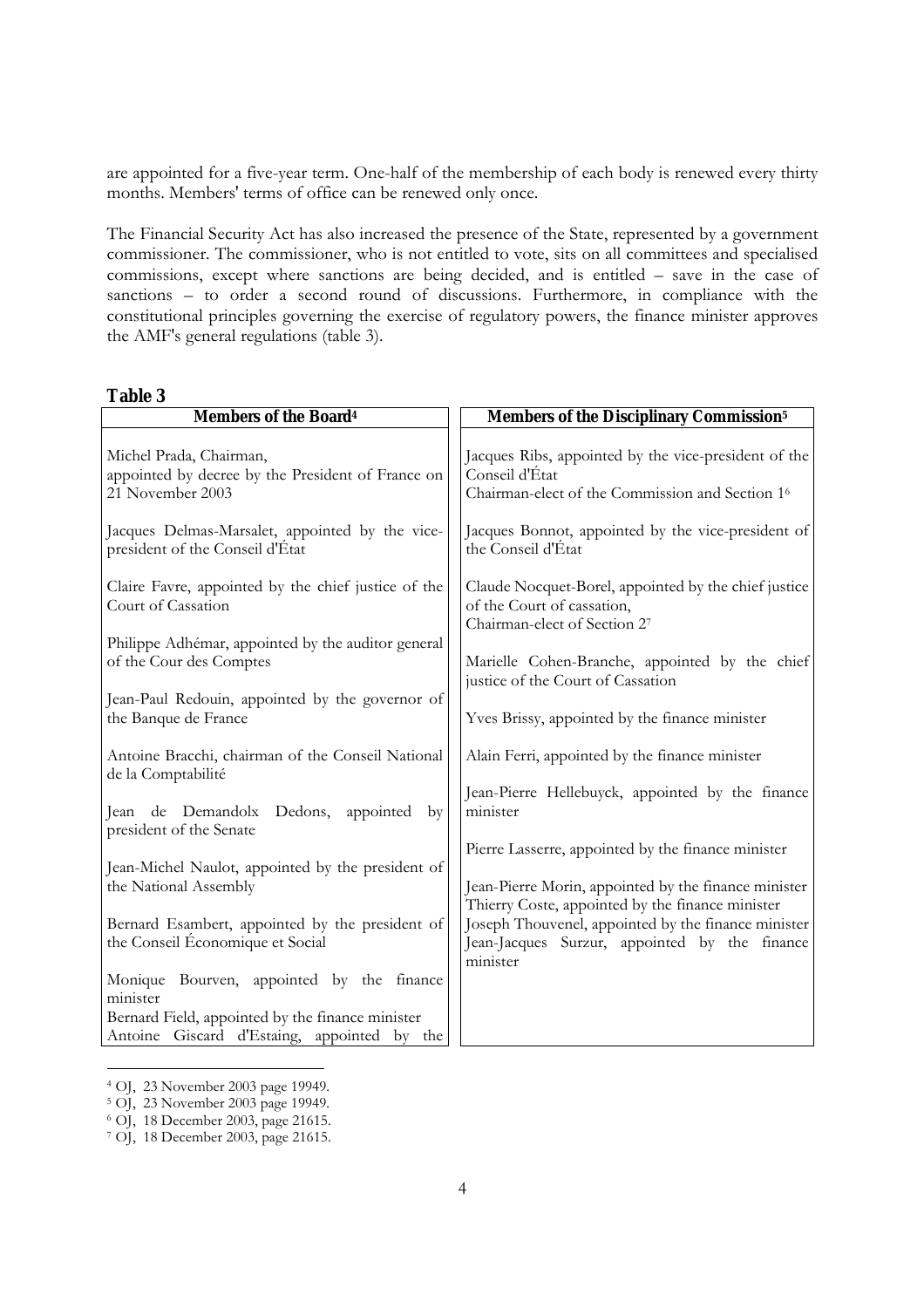| finance minister                                |  |  |
|-------------------------------------------------|--|--|
| Dominique Hoenn, appointed by the finance       |  |  |
| minister                                        |  |  |
| Yves Mansion, appointed by the finance minister |  |  |
| Jean-Claude Mothié, appointed by the finance    |  |  |
| minister                                        |  |  |
| Jean-Pierre Pinatton, appointed by the finance  |  |  |
| minister.                                       |  |  |
|                                                 |  |  |

Government Commissioner, Jean-Pierre Jouyet, Director of the Treasury Department (or his representative) (sits without voting rights on all specialised commissions)

## **3 – Significant organisational flexibility**

The Board is the decision-making body of the AMF. It has fundamental jurisdiction, which it can delegate to specialised commissions composed of its own members. At this writing, three commissions have been set up, each composed of five Board members and headed by the AMF's Chairman. The commissions are responsible for examining inspection and investigation reports and, where necessary, initiating sanction proceedings by issuing a statement of objections against the persons in question<sup>8</sup>. In an emergency, the commissions can suspend the business activities of professionals that are subject to an ongoing sanction proceeding. Furthermore, where a possible offence or violation is noted, they must send their report to the prosecutor's office.

The Board has delegated signature authority to its chairman to take a number of individual decisions, particularly as regards the registration of prospectus<sup>9</sup> and the approval of investment service providers or financial products. The Chairman also has proprietary powers to suspend listings and to represent the AMF in the courts.

To assist it with its deliberations, the Board can call on five consultative commissions composed of between twelve and eighteen members. Where necessary, it may also rely on ad hoc working groups and on institutional cooperation with representatives of industry professionals and issuers' associations. Chaired and vice-chaired by two Board members, the commissions will address issues related to market organisation and operation; custody, clearing and settlement; individual and collective investment schemes; financial disclosures and corporate finance; and the protection of individual investors and minority shareholders<sup>10</sup>.

<sup>&</sup>lt;sup>8</sup> Decision 7 of 26 November 2003 on the creation of specialised commissions by the Autorité des marchés financiers (OJ, 23 December 2003, page 22006).

<sup>9</sup> Decision 2 of 24 November 2003 on signature authority (OJ, 26 November 2003, p. 20108).

<sup>10</sup> AMF news release, 20 February 2004.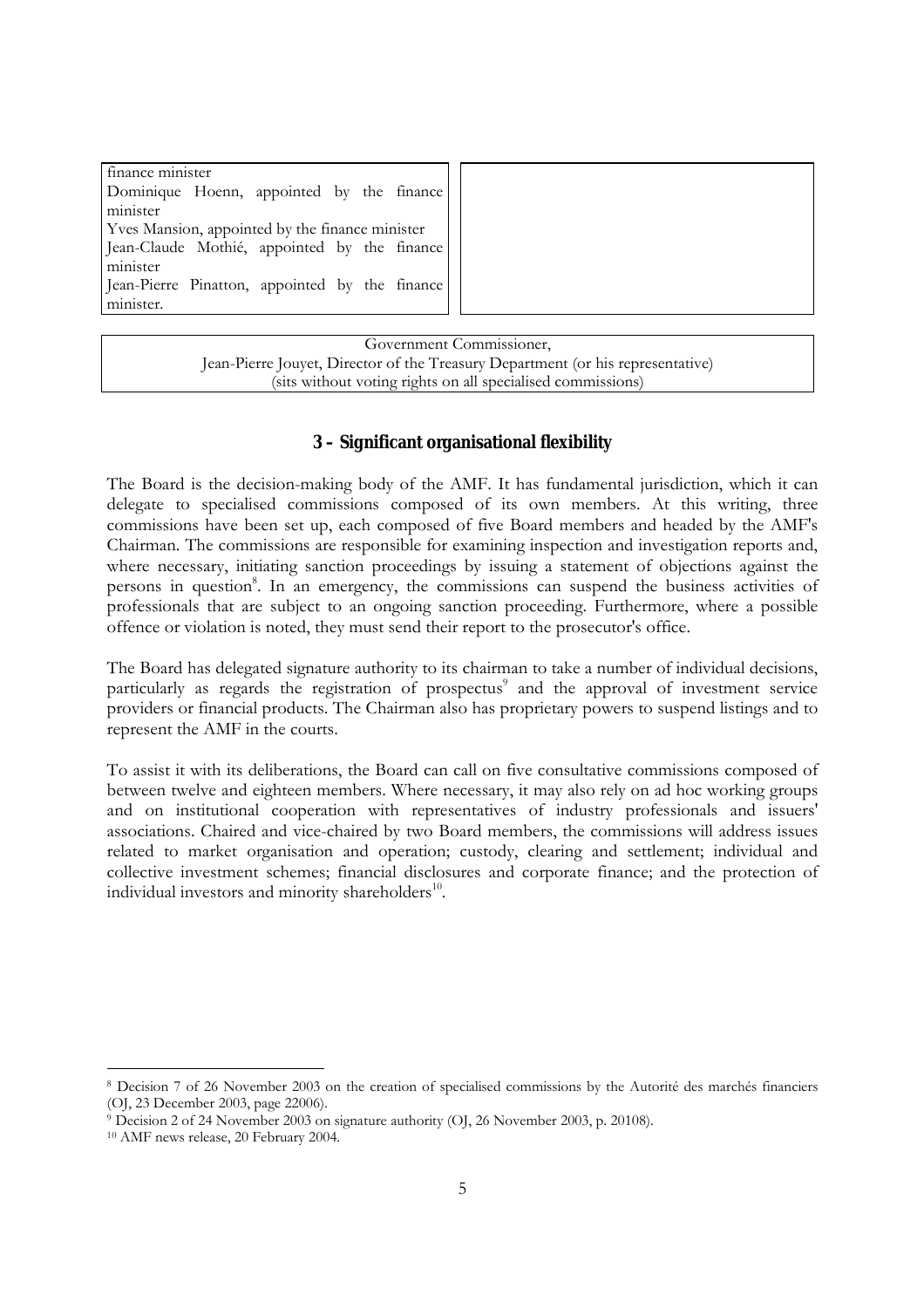The consultative commission dealing with individual and collective investment schemes has taken over the activities of the Comité Consultatif de la Gestion Financière (CCGF), except as regards individual decisions on the licensing of asset management companies and the review of their programmes of operations. (The CCGF was abolished by Article 48 I-1 Financial Security Act.).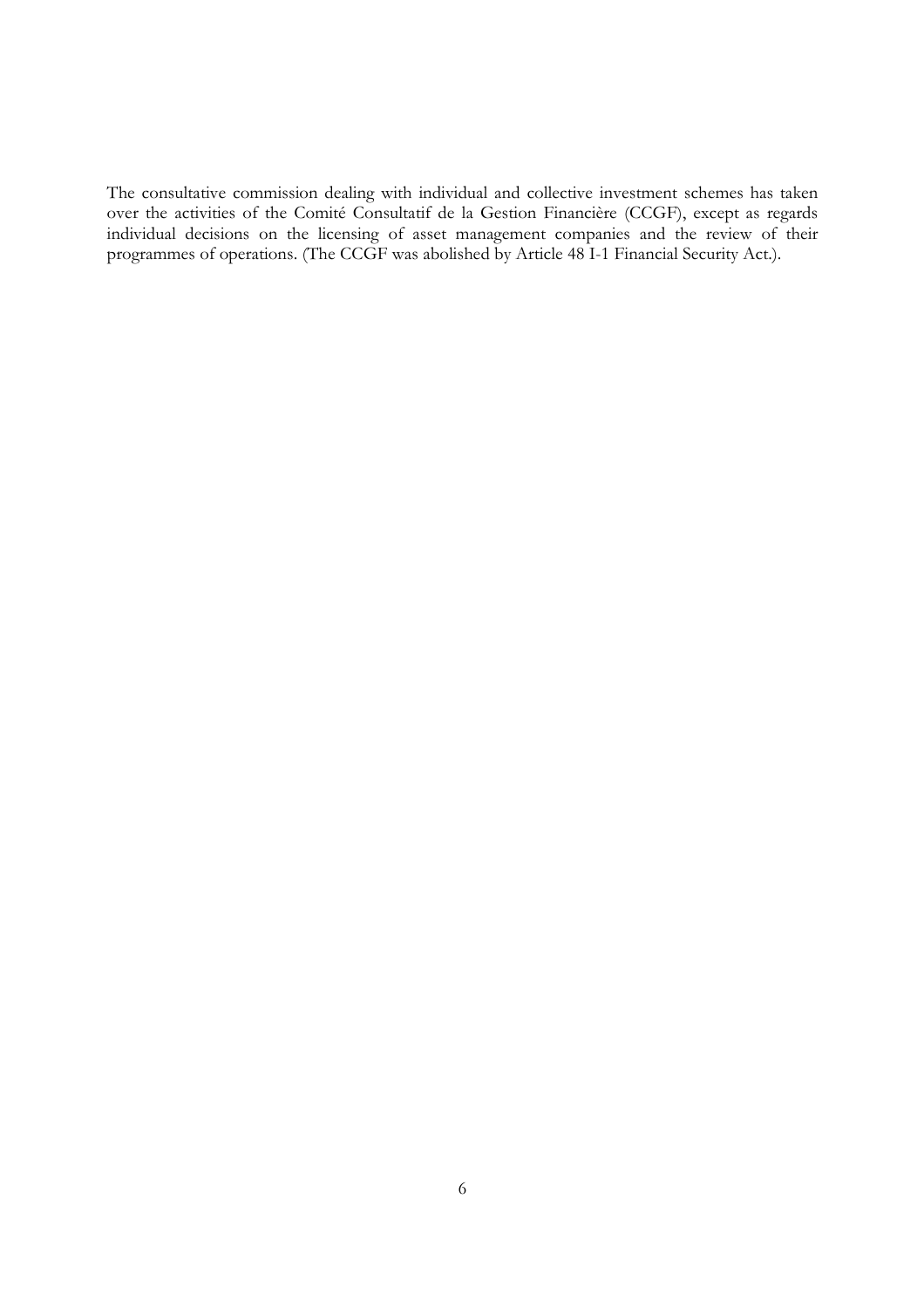**Table 4: Organisation of the AMF**

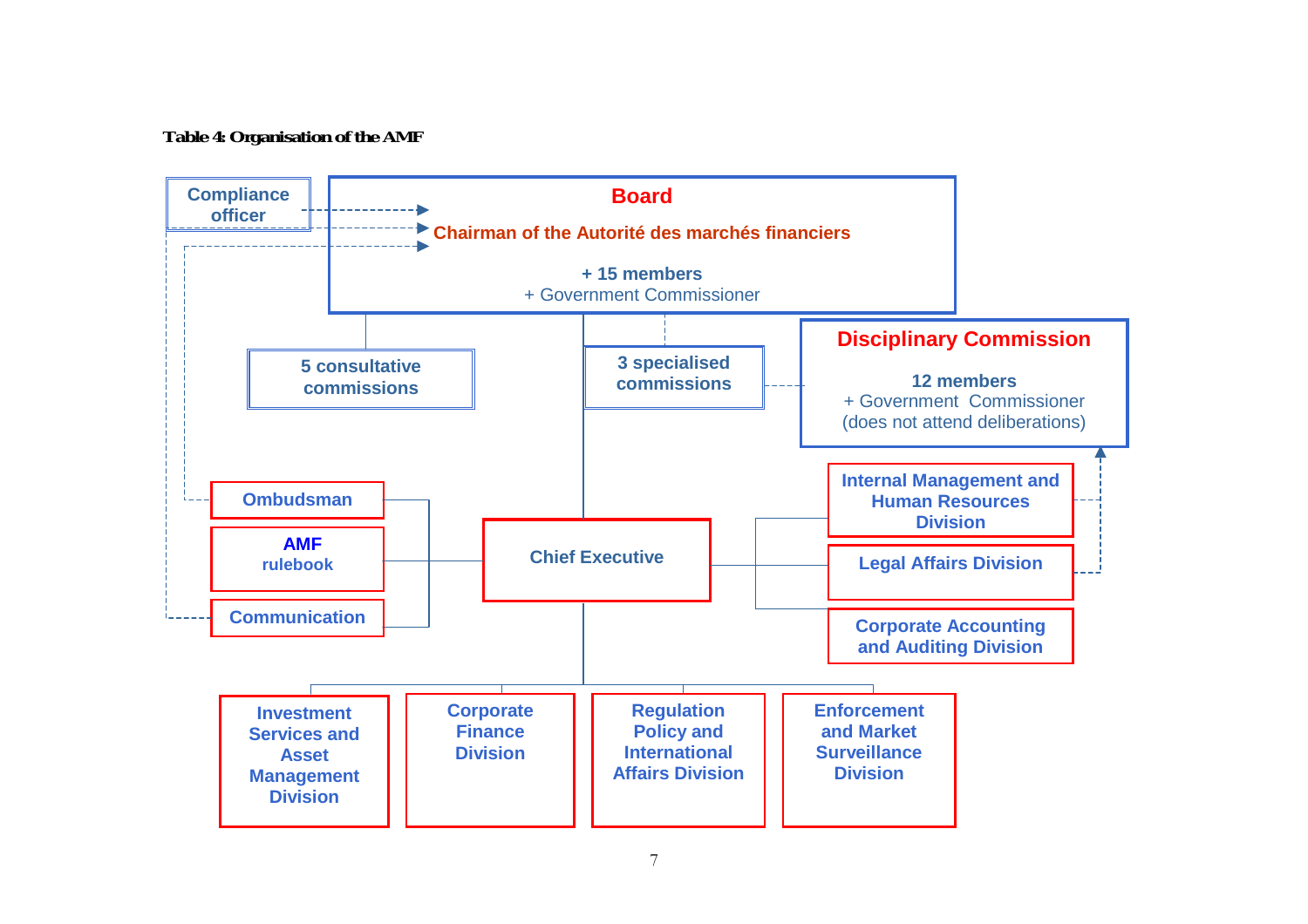#### **4 – A broader remit**

The AMF's remit has a threefold remit: to safeguard investments in financial instruments and other publicly issued securities, to ensure that investors receive material information, and to maintain orderly financial markets.

The Authority also has a number of new missions, namely supervising the new regulated profession of "financial investment adviser", overseeing independent financial analysts, controlling direct sales agents working for asset management companies, and fostering corporate governance and transparency through information on internal control. In addition, the AMF is required to publish a yearly report assessing the role of credit rating agencies and their impact on financial markets .

As regards the licensing of investment service providers by the CECEI, the AMF simply issues an opinion on the programmes of operations of providers specialising in services other than asset management. (Previously, licenses had to be approved by the CMF.)

The fact that powers are concentrated in a single authority will make it easier for the AMF to carry out its missions, in particular the oversight of public tender offers.

## **5 – Extended powers**

• The AMF's regulatory powers have been extended to reflect these new responsibilities<sup>11</sup>. The powers are exercised within the framework of a general book of rules, or General Regulations, interpreted through instructions and recommendations. The AMF uses the rulebook as a basis for its decisions on the registration of informational disclosures, the acceptability of tender offers, the licensing of collective investment schemes, and so on.

#### **Table 5: AMF General Regulations**

<u>.</u>

Pursuant to Article L. 621-7 of the Monetary and Financial Code, the General Regulations of the Autorité des marchés financiers stipulate the following:

**"I – The standards of professional practice applicable to** issuers making public offerings of securities, **as well as the rules to be respected in connection with** transactions **in financial instruments placed by public offering.**

II – Rules on **public tender offers** for financial instruments issued by public offering.

III. – The **conduct of business rules and other professional obligations** to be respected at all times by the persons referred to in Section II of Article L. 621-9, and which must take into account the financial skills of the person to whom the service is provided.

IV. – Regarding **investment service providers, market undertakings and members of regulated markets, and clearing houses and their members:** 

<sup>&</sup>lt;sup>11</sup> See in particular Article L. 621-7 of the Monetary and Financial Code.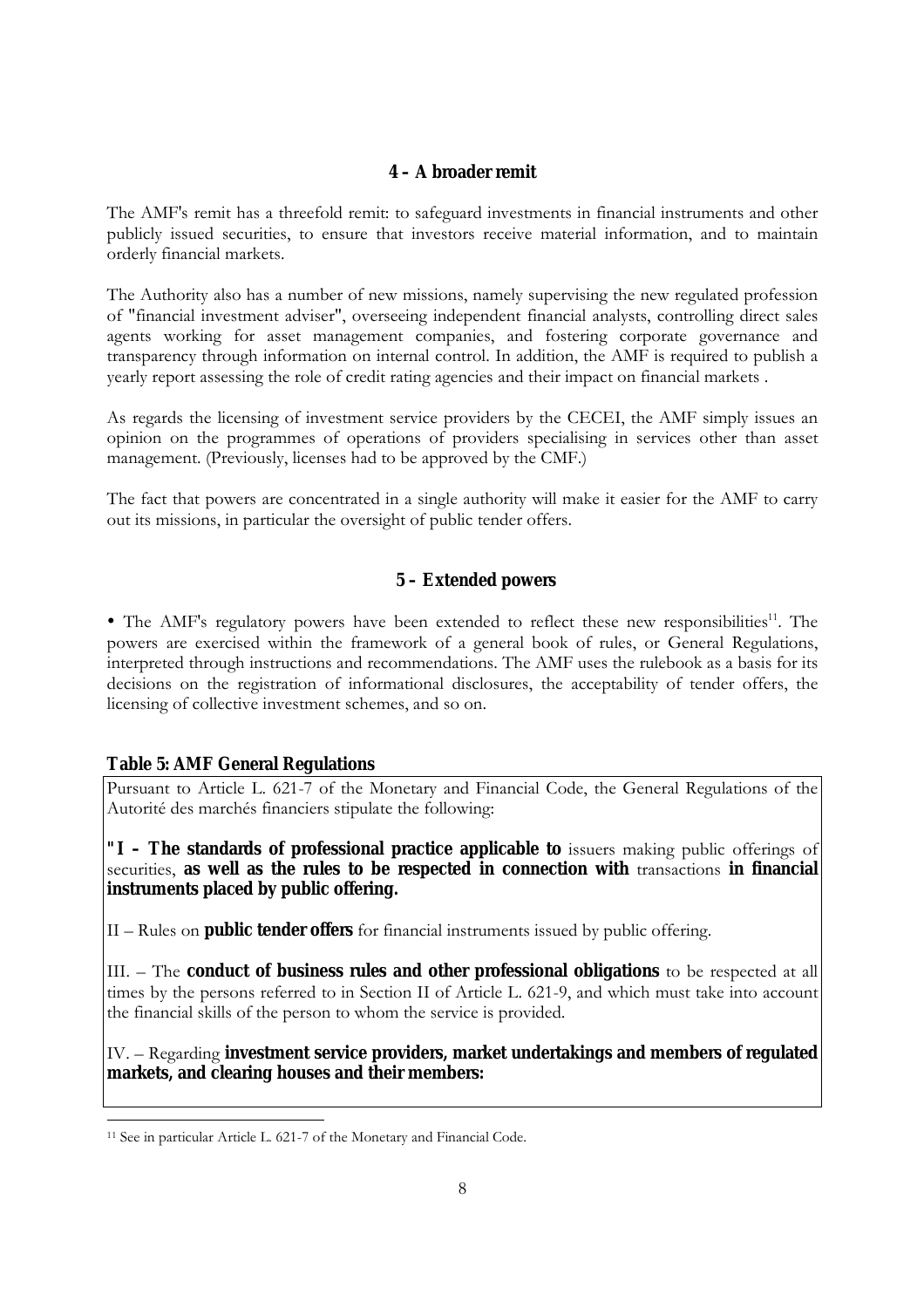1) The conditions under which investment service providers supply the services defined in Article L. 321-2;

2) The conditions under which the clearing houses members referred to Article L. 442-2 conduct their business;

3) The conditions governing authorisation and revocation of authorisation of natural persons acting under the authority or on behalf of investment service providers, market undertakings, members of regulated markets, clearing houses and their members;

4) The rules applicable to the persons covered by Article L. 532-18;

5) The conditions under which certain investment service providers may act otherwise than as del credere agents;

6) The conditions governing the authorisation of certain natural or legal persons who are not investment service providers to provide services listed in Article L. 321-1 (2) and (3) on regulated markets;

7) The conditions governing the approval of the rules of clearing houses by the Autorité des marchés financiers pursuant to Article L. 442-1, without prejudice to the powers given to the Banque de France under Article L. 141-4.

V. – Regarding **asset management and collective investments:** 

1) The conditions governing the activities of investment service providers supplying an asset management service, exclusively or principally, and the conditions for authorising portfolio management companies;

2) The conditions governing the authorisation and activities conduct of collective investment management companies;

3) The conditions for authorising collective investment schemes;

4) The conditions governing the activities of depository of collective investment schemes.

## VI. – Regarding the **custody and administration of financial instruments, central depositories and securities settlement system:**

1) The conditions governing the custody or administration of financial instruments by legal persons making public offerings of securities, and the intermediaries authorised to that effect, as stipulated in Article L. 542-1;

2) The conditions under which the Autorité des marchés financiers authorises central depositories, and the conditions under which such Authority approves their operating rules;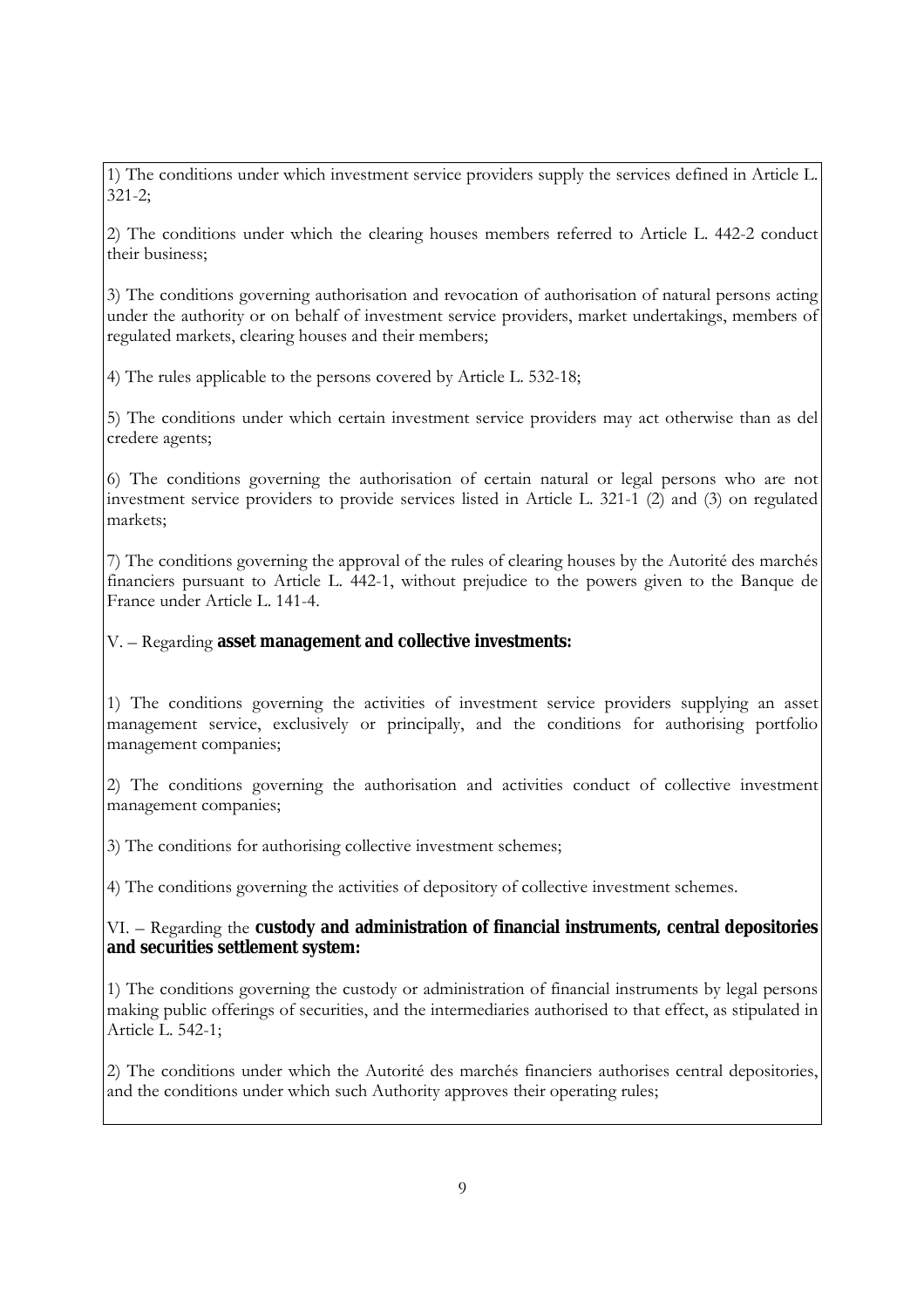3) The general organisational and operating principles of securities settlement system, and the conditions under which the Autorité des marchés financiers approves the operating rules of such systems, without prejudice to the powers given to the Banque de France by Article L. 141-4.

## VII. – Regarding **regulated markets in financial instruments:**

1) The general organisational and operating principles that regulated markets must observe, and the rules governing the execution of transactions in financial instruments traded in those markets;

2) The conditions under which the Autorité des marchés financiers, proposes to recognise or revoke the status of regulated markets in financial instruments, pursuant to Articles L.421-1 and L. 421-3;

3) The conditions for obtaining a derogation to Article L. 421-12;

4) The rules governing the way in which the Autorité des marchés financiers and the public are informed about orders for and transactions in financial instruments traded on a regulated market.

The General Regulations may also set out the operating rules for financial instrument markets other than regulated markets.

VIII. – Regarding the **persons**, other than those referred to in 1) and 7) of Section II of Article L. 621-9, who produce and disseminate **investment research:**

1) The conditions governing the activity of persons referred to in Article L. 544-1;

2) The rules of conduct applicable to natural persons acting under the authority or on behalf of persons that produce and disseminate investment research as their usual business, the provisions intended to ensure their independent judgment and to prevent conflicts of interest."

The General Regulations also specify:

- the terms and procedures whereby the Chief Executive authorises investigations;

- the procedures for supervising transactions and reporting them to the AMF;

- the conditions for publicising information concerning the disclosure of shareholdings, shareholder pacts, the report on internal control, and directors' dealings;

- the rules governing professional expertise and the instructions to be respected by the code of conduct applicable of financial investment advisers;

- the conditions under which portfolio management companies report their policies on the exercise of voting rights attaching to securities held by the collective investment schemes that they manage;

- the rules applicable to collective investment schemes with simplified investment rules and to contractual collective investment schemes, as well as the special rules applicable to general collective investment schemes, futures funds and debt securitisation funds;

- the money laundering prevention rules applicable to participants in the asset management market.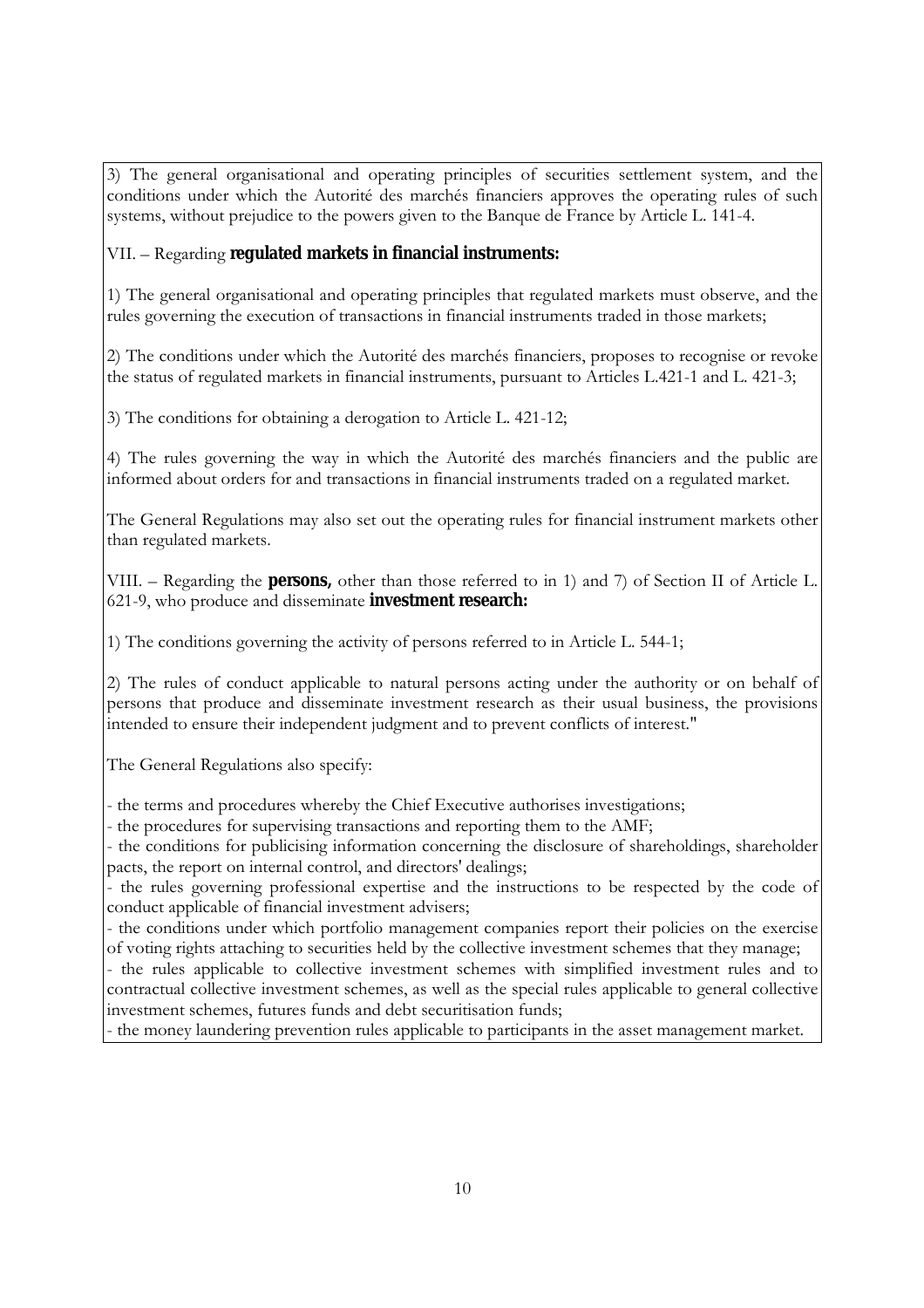! The AMF's powers of administrative injunction, inherited from the COB, are underscored by the segregation of the prosecutorial and disciplinary functions. Those powers encompass any practice that contravenes laws and regulations in such a way as to impinge on the rights of individual investors; interfere with the orderly operation of the market; provide interested parties with an unwarranted advantage, i.e. one unobtainable under normal market conditions; infringe investors' rights to equal information and treatment or harm investors' interests; and allow issuers and investors to benefit from the professional misconduct of financial intermediaries. The AMF exercises its powers in the adversarial framework set out in the decree of 21 November 2003.

Moreover, the chairman of the AMF asks the president of the Paris regional court to issue cease and desist orders in the event of practices that contravene rules and regulations.

As part of its mission, the AMF supervises markets, carries out inspections to ensure that industry professionals are in compliance with the relevant conduct of business rules, and organises investigations at the behest of the Chief Executive in the event of possible market abuse.

Investigations are governed by a set of procedural rules laid down in the Monetary and Financial Code and the decree of 21 November 2003 with the aim of protecting personal rights. The corresponding investigative procedures are the same as those that were applicable to COB investigations.

#### **6 – A legally secure sanction procedure**

The AMF's power to impose penalties and sanctions is exercised by the Disciplinary Commission at the request of one of the specialised commissions set up by the Board<sup>12</sup>. Headed by a chairman elected from among its members, who are also members of the court, the Disciplinary Commission comprises two sections, one headed by its chairman  $-$  an honorary State Councillor  $-$  and the other by an advisor to the Court of Cassation.

Cases are examined *inter partes* by a rapporteur appointed by the chairman of the Disciplinary Commission from among its members. The accused has the right to be heard by the rapporteur, who takes all necessary steps, in particular the organisation of additional hearings.

Disciplinary Commission proceedings are organised in accordance with the rules of due process: hearings are held in public at the request of the accused; the rapporteur does not take part in the deliberations; the sanction must be commensurate with the seriousness of the offence; and the reasons for the sanction must be explained.

The sanctioned person may be ordered to pay the cost of the proceedings. The decision may be made public through any medium chosen by the Disciplinary Commission, in which case the sanctioned person bears the cost of publication.

 $12$  See Chapter VI – Market supervision and discipline.